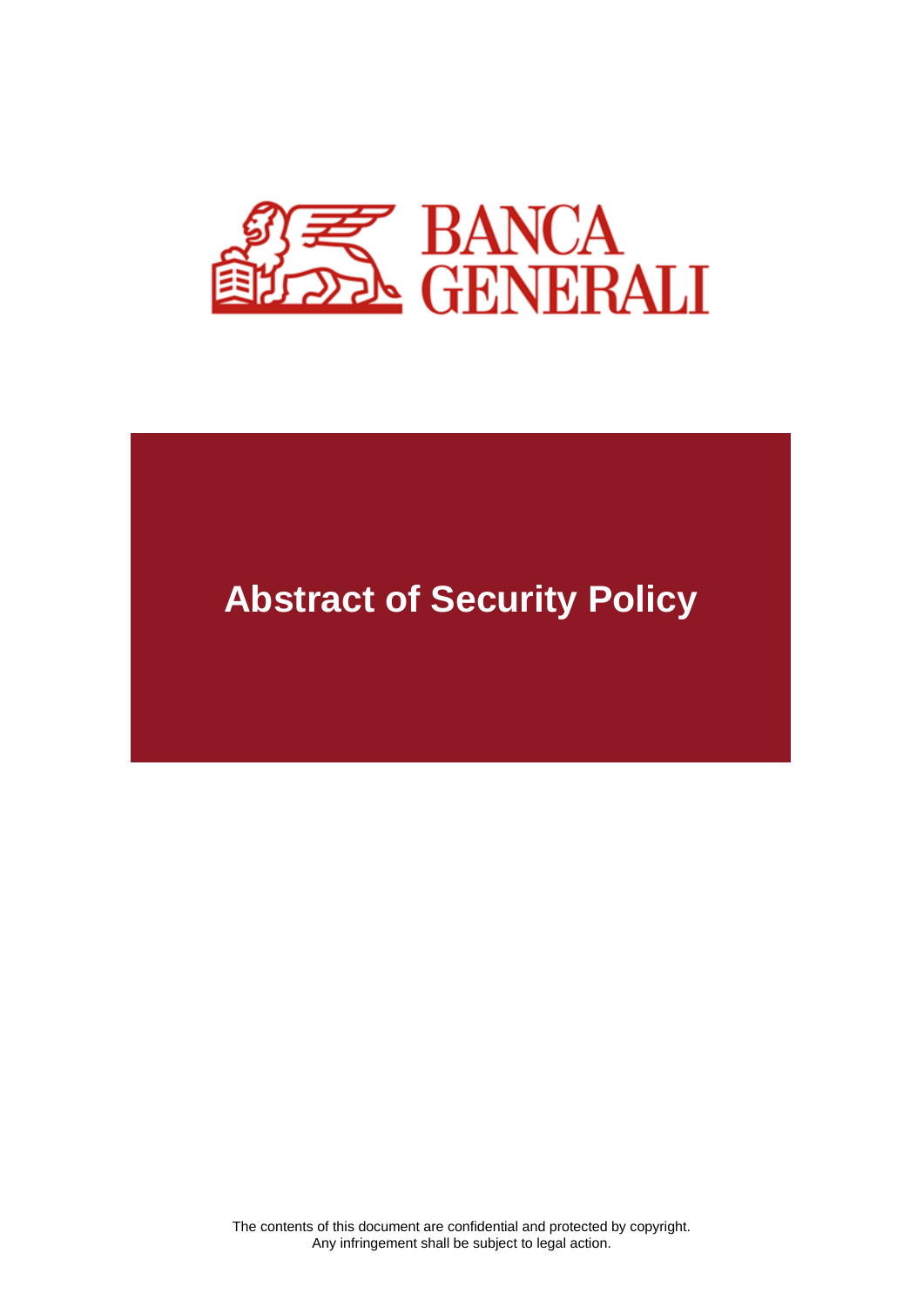

### **CONTENTS**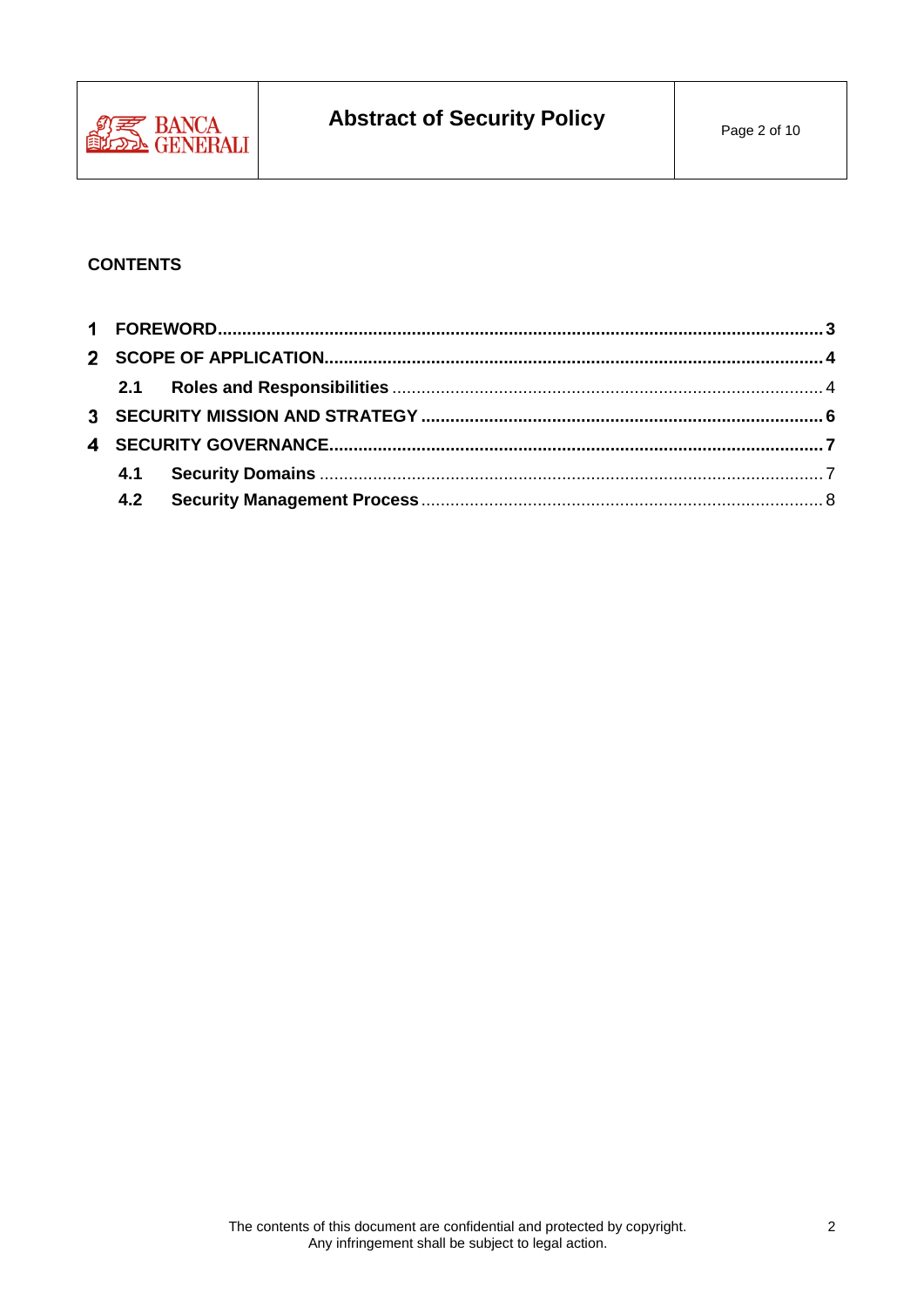

#### <span id="page-2-0"></span>1 **Foreword**

The primary responsibility of Banca Generali, within the competitive environment and financial sector in which it operates, is to protect the tangible and intangible assets at its disposal from any attack and unauthorised access.

This Security Policy (hereinafter also referred to as "Policy") describes the objectives, principles and main security-related responsibilities within Banca Generali and covers:

- *IT Security*, which concerns the protection of data and information systems from unauthorised access, use, disclosure, blocking, modification or deletion in order to provide confidentiality, integrity and availability of data;
- **Cyber Security**, which includes the ability to prevent security incidents or vulnerabilities of information systems and protect/defend the use of Internet networks against cyber attacks;
- **Physical Security**, which aims to ensure protection from unauthorised access to premises, equipment and resources, and the protection of Personnel during business trips and travels;
- **Corporate Security**, which, on the one hand, concerns the management of security aspects in the main corporate events (e.g., the General Shareholders' Meeting) and, on the other hand, brand abuse, social intelligence and business intelligence activities, including to protect intellectual property from attacks and damage (e.g., industrial espionage and data theft), also carried out in collaboration with external bodies, as well as national and local public authorities in order to collect information relating to specific cyber and physical threats related to the monitored brands.

The Policy is based on international standards, frameworks and best practices and complements the regulatory corpus of policies that the Bank has adopted to define the principles and guidelines for the security of IT applications and integrated management of information data, in order to support the Bank in adopting data-driven decisions and strategies. Occupational health and safety issues pursuant to Legislative Decree No. 81 of 9 April 2008 do not fall within the scope of this Policy.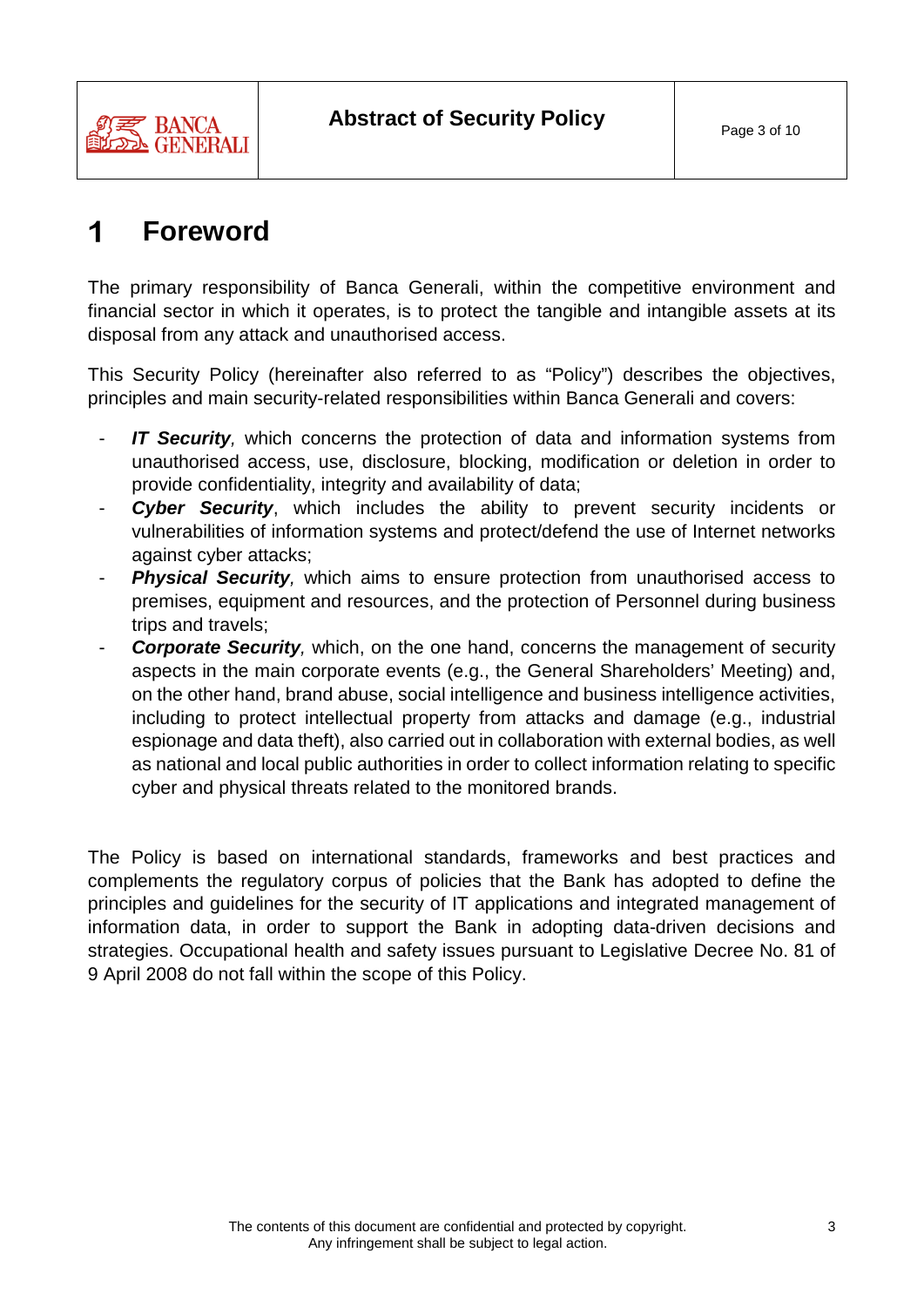

#### <span id="page-3-0"></span> $\overline{2}$ **Scope of application**

This Policy applies to all employees and collaborators of Banca Generali and of the Banking Group companies.

## <span id="page-3-1"></span>**2.1 Roles and Responsibilities**

As the body with strategic oversight function, the **Board of Directors** approves the Bank's global security strategy and is promptly informed in the event of any critical incidents or significant security-related events.

As the body with managing functions, the **Chief Executive Officer/General Manager**:

- upon proposal by of the COO, appoints the Chief Security Officer;
- defines security measures, based on the recommendations of the Chief Security Officer;
- annually approves the Operational Security Plan and the Report on the implementation progress of security initiatives;
- takes timely decisions in the event of serious security incidents or significant malfunctions.

The **Risk Committee** supports the Chief Executive Officer in the supervision of implementing activities and the development of the Bank's security strategy.

The main responsibility of the **Chief Security Officer** (CSO) is defining the Bank's security strategic vision, implementing programmes to protect information assets and guaranteeing IT infrastructures security, as well as identifying, developing and implementing processes aimed at mitigating the risks arising from the adoption of digital technologies.

The Chief Security Officer is therefore responsible for:

- developing the security strategy and governance;
- coordinating the security-related issues, with the support of the organisational structures involved in the different processes;
- managing corporate security aspects, in concert with the Risk Management function and in accordance with the reputational risk management methodological framework, while supporting, within this area, the structure tasked with managing the most relevant corporate events;
- managing IT security and cyber security aspects, in concert with the Risk Management function and in accordance with the operational risk management methodological framework, which also include IT risks;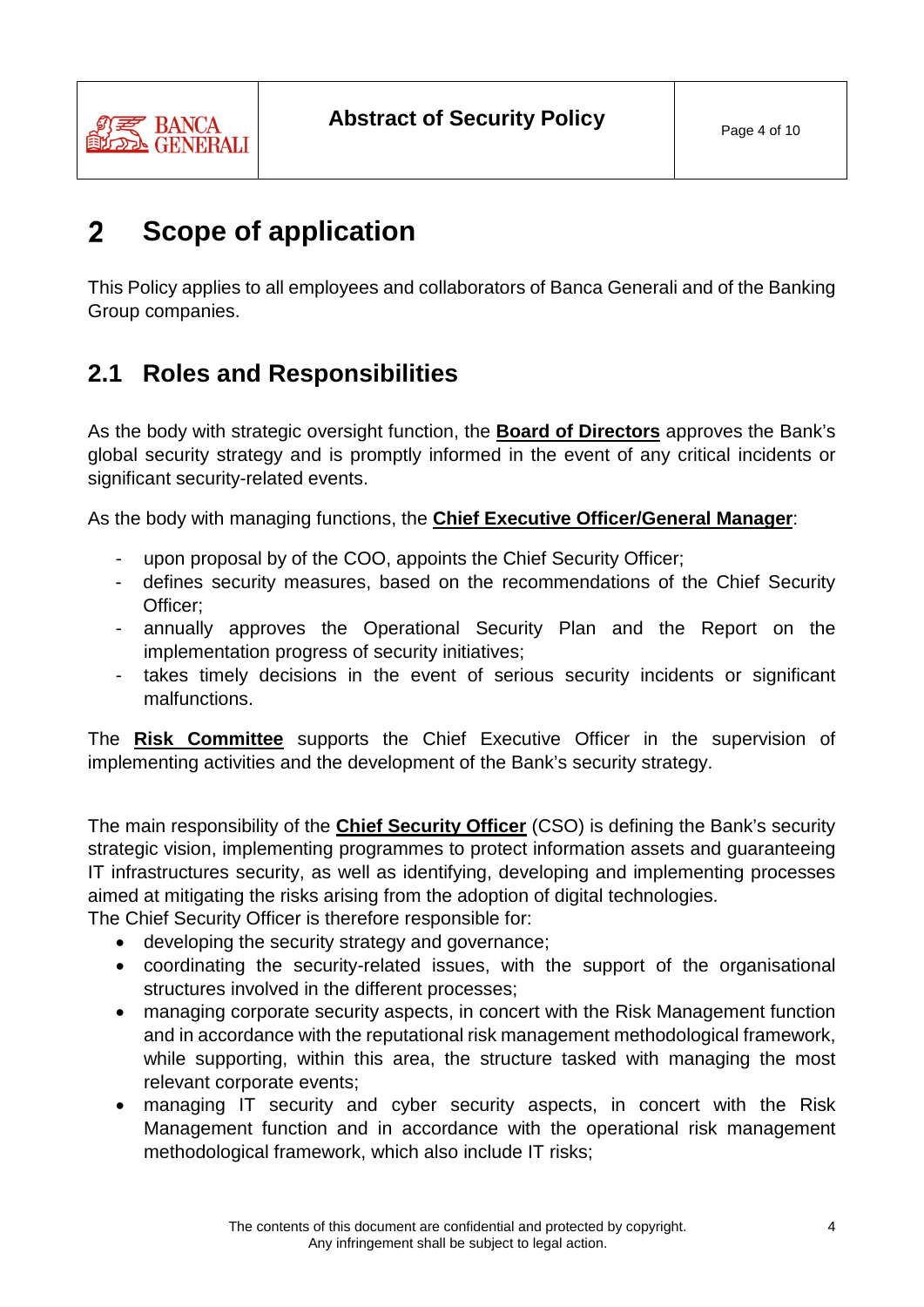

- implementing the Bank's Security Plan, in accordance and consistent with the Insurance Group's Strategic Security Plan. In order to ensure proper implementation of the Security Plan, the Chief Security Officer assesses the specific Bank's requirements in terms of budget, investment planning and resources (including, among others, financial, human and technological resources);
- identifying risks for security by ensuring the appropriate mitigation measures, while also promoting a security culture through training and awareness-raising programmes;
- monitoring and preventing digital and Web brand abuse activities;
- checking compliance with IT security requirements of all major changes to IT systems and services;
- informing the COO and the Chief Executive Officer on the implementation of the Operational Security Plan, the related necessary resources, and the security threats or critical incidents that occurred in the reference period;
- promoting and convening, as a rule every six months, a roundtable discussion with the structures responsible for the relevant areas for a holistic examination of the various components; the discussion is attended by the COO, who coordinates the roundtable, the internal Head of Facility Management, the Chief Security Officer and the Head of Human Resources, as well as the Head of Marketing and External Relations;
- managing the activities aimed at updating the Banking Group's Business Continuity Plan (BCP) and implementing the identified continuity solutions;
- ensuring all security measures aimed at guaranteeing personal data protection, collaborating in this regard with the Data Protection Officer.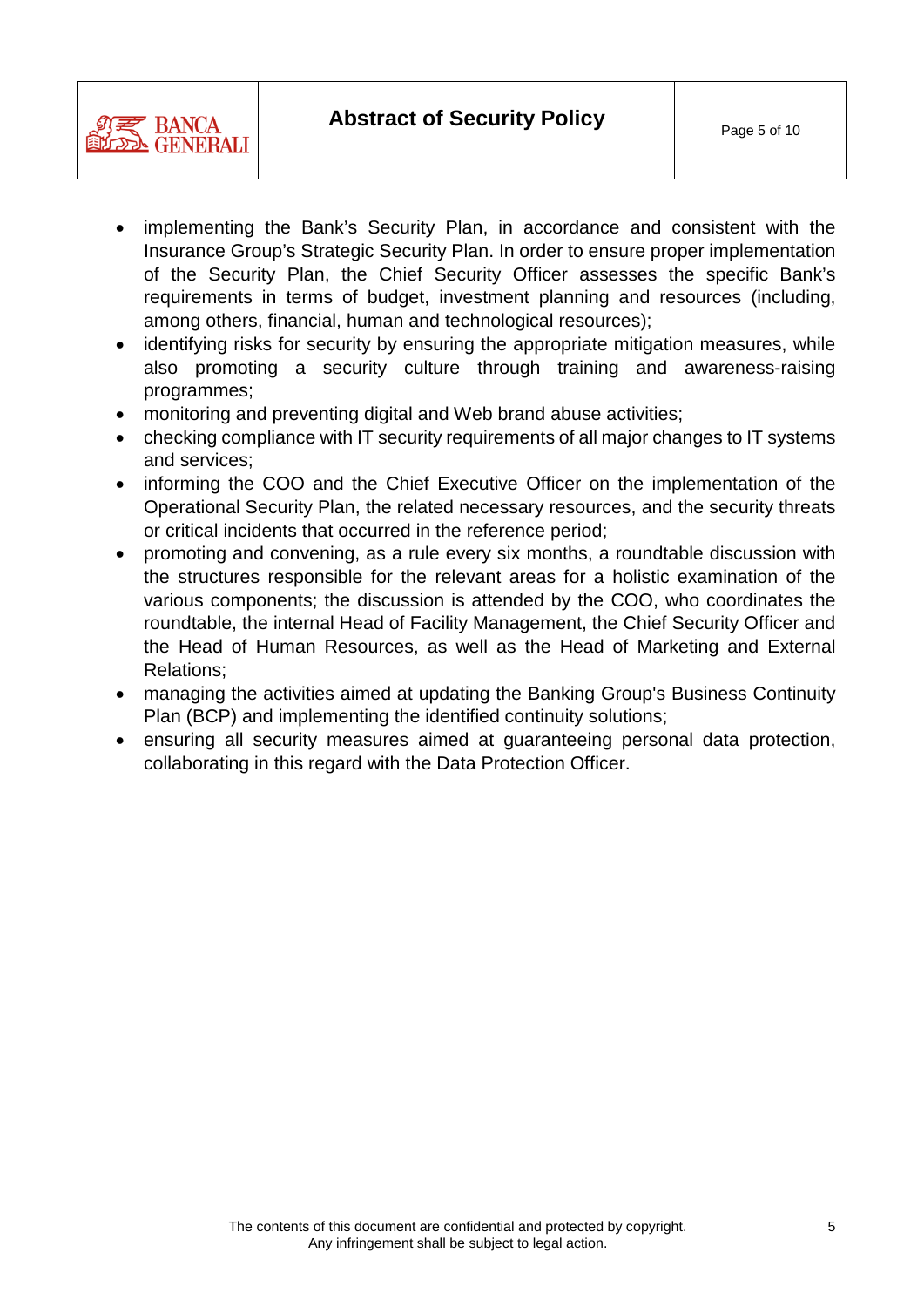

#### <span id="page-5-0"></span> $\mathbf{3}$ **Security mission and strategy**

The Bank's mission is to protect all the Company's physical and IT resources and cultural assets, defining a common approach for managing security elements and promoting a culture of security within the Group.

To achieve its mission and to be able to effectively manage the increasing complexity of security risks, the Bank has adopted a one-security approach, based on a strong integration between IT Security, Cyber Security, Physical Security and Corporate Security.

The adoption of a holistic approach is instrumental to the integration of processes, procedures and tools for the identification, evaluation and management of security risks and to an effective security convergence, where IT Security, Cyber Security, Physical Security and Corporate Security objectives overlap and are strictly aligned. This integrated security approach brings together the Bank's various structures dealing with security in their various capacities and other parts of the organisation, enabling the Bank's resilience to incidents.

The security strategy defines a path to achieve the security mission for company assets, in line with the Group's mission, leveraging the following main drivers:

- *Incident prevention and protection from security threats*: the level of exposure to security risks — in particular with reference to cyber security risks — is to be constantly monitored to implement and improve adequate security measures that guarantee the protection of company resources in terms of people, information and physical assets.
- *Management of security risks with specific focus on third-party providers*: the level of exposure to security risks, and especially the risk related to data managed by third parties, requires constant assessment of the behaviour of such parties, their performance and the security frameworks on which the relationship is based.
- *Business alignment*: new innovative and digital services require adequate security levels and resilience.
- *Regulatory compliance*: external demands in terms of compliance and regulation require meeting specific regulatory demands, including personal data protection and security.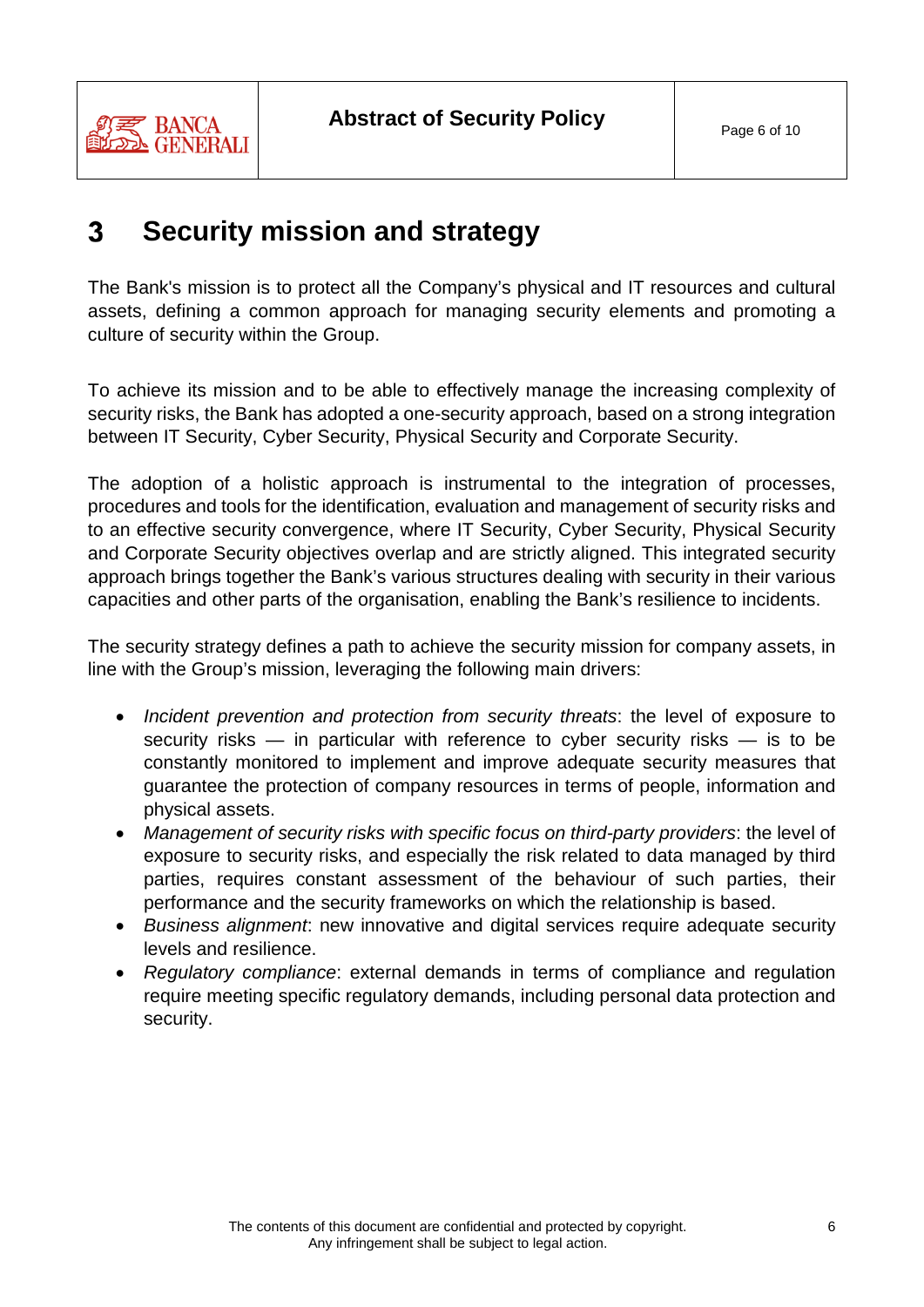

#### <span id="page-6-0"></span>4 **Security governance**

## <span id="page-6-1"></span>**4.1 Security Domains**

This Policy includes the following security domains, as described below.

| Corporate Security         |                    | <b>Physical Security</b> |
|----------------------------|--------------------|--------------------------|
|                            | <b>IT Security</b> |                          |
| <b>Business Continuity</b> |                    | <b>Cyber Security</b>    |

**IT Security** is a primary aspect for ensuring the continuity of the Bank's activities and protecting the data of customers, employees and business partners, and concerns the protection of infrastructure, application, endpoints, mobile devices and data.

**Cyber Security** refers to the prevention, identification and response to security incidents and system vulnerabilities and the protection of data and information throughout the life cycle from unauthorised access, use, disclosure, destruction, modification or interruption, also taking into account the growing relevance of cyber threats globally.

**Corporate Security** aims to preserve assets and intellectual property and includes principles and requirements designed to prevent, deter, delay and mitigate possible threats, minimise related consequences and manage security aspects in an adequate and timely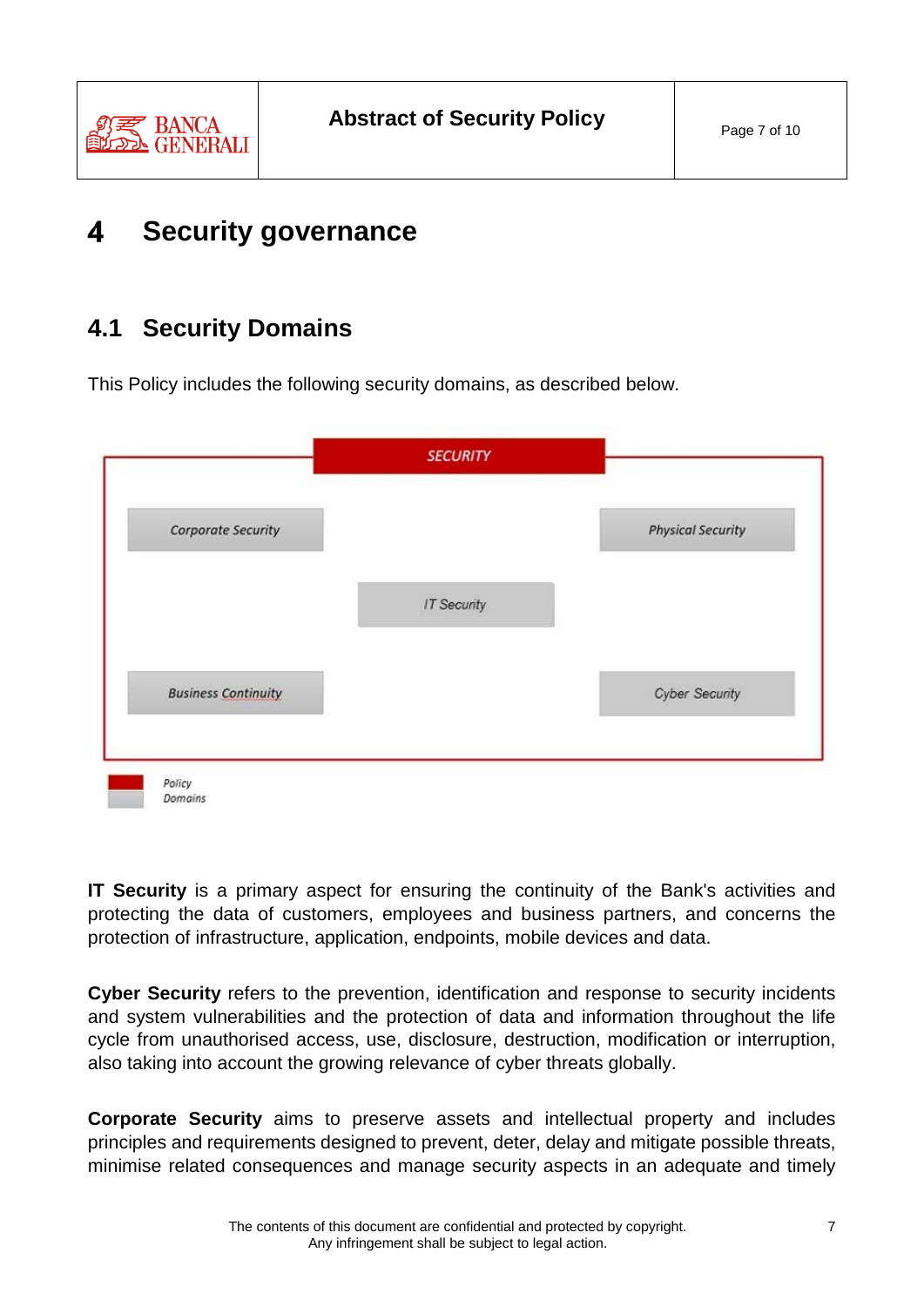

manner in the most relevant corporate events (e.g., the General Shareholders' Meeting). It also concerns business intelligence activities carried out in collaboration with local and national public authorities in order to collect information relating to specific economic, political and financial situations related to countries and/or competitors and partners. Corporate Security also refers to security intelligence activities for the protection of the Bank's brands and products, monitoring communications on digital media and malicious activities on the Web.

**Physical Security** includes principles and requirements designed to prevent, deter, delay and mitigate possible threats, minimise related consequences and manage potential security incidents related to workplaces and personnel in an adequate and timely manner. Physical Security refers to the definition, implementation and monitoring of the physical security measures necessary to ensure a minimum level of security of company buildings and internal workspaces, adopting a risk-based approach. It includes the definition and implementation of actions and measures to be taken in order to ensure the security of Personnel during business trips.

**Business Continuity** refers to the identification of an organisation's priorities and preparation of solutions to address disruptive threats, providing a framework for an effective response that safeguards the interests of its key stakeholders*,* reputation, and value creation activities. The business continuity domain includes identifying critical operations and risks, preparing plans to maintain or restore critical operations during a crisis, and creating plans to communicate with key people in the course of such events.

## <span id="page-7-0"></span>**4.2 Security Management Process**

In order to correctly and effectively apply the above-mentioned principles, the Bank has adopted a security management process based on the following sub-processes:

- *A)* identification,
- *B)* protection,
- *C)* detection,
- *D)* response,
- *E)* recovery.

These sub-processes should be performed continuously to form an operational culture that addresses the Bank's security.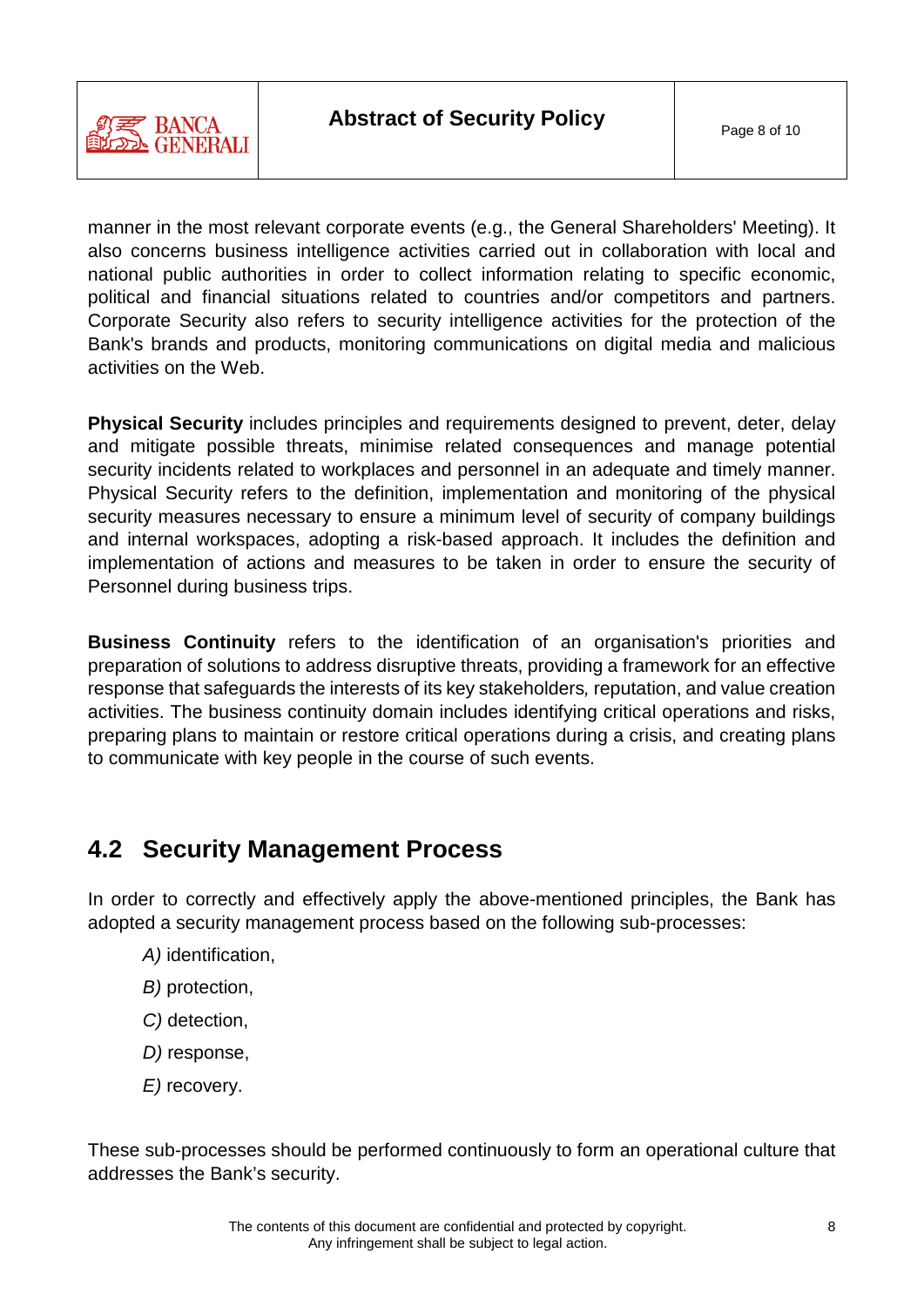

### • *Identification*

At the beginning of the process, the security risk must be identified taking into account the Company Resources and relevant regulatory requirements, defining the exposure to the security risk.

The Chief Security Officer is in charge of identifying security risks, as well as all the Security Measures and specific needs of the Bank necessary to mitigate them, and receives support from and collaborates with the Bank's other structures that oversee particular operational security areas.

### • *Protection*

This process makes it possible to define the security measures to be implemented in order to protect the Bank's resources during the execution of business procedures based on the risks and actions identified in the previous phase. In addition, it is also necessary to evaluate the actions to be taken to ensure the correct implementation of the Operational Security Plan of the Bank and the Banking Group. Security measures refer to the following areas:

- User management and access and authentication control;
- Staff awareness and training on security areas;
- Data security;
- Information protection processes and procedures;
- Maintenance and restoration of the functionalities and performance of company assets;
- Technologies and protection systems aimed at ensuring the security and resilience of IT systems.

## • *Detection*

This process identifies the occurrence of a security event, through early detection of unusual activity and continuous monitoring of potential threats and assessment of potential impacts. At this stage, the Chief Security Officer is in charge of putting in place the appropriate activities for the timely detection of any security incident that could affect the Company Resources.

To this end, the Chief Security Officer is responsible for coordinating the continuous monitoring of potential threats from the external environment or third parties and the assessment of potential impacts.